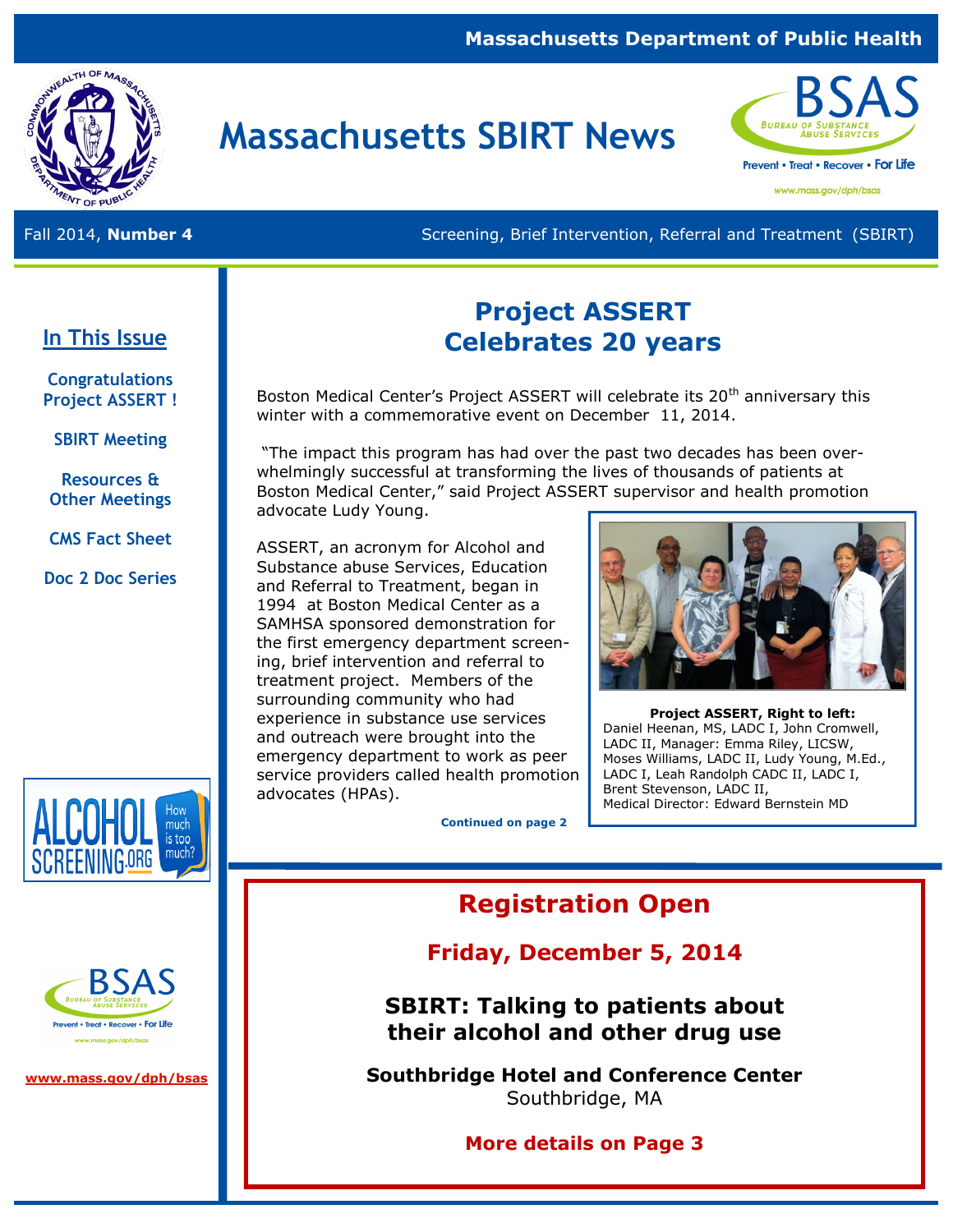# **N E W**



#### **[TIP 58:](http://store.samhsa.gov/product/TIP-58-Addressing-Fetal-Alcohol-Spectrum-Disorders-FASD-/SMA13-4803)  [Addressing Fetal Alcohol](http://store.samhsa.gov/product/TIP-58-Addressing-Fetal-Alcohol-Spectrum-Disorders-FASD-/SMA13-4803)  [Spectrum Disorders \(FASD\):](http://store.samhsa.gov/product/TIP-58-Addressing-Fetal-Alcohol-Spectrum-Disorders-FASD-/SMA13-4803)**

This free SAMHSA publication reviews alcohol screening tools and interventions for use with pregnant women and women of childbearing age to prevent fetal alcohol spectrum disorders (FASD). Also, outlines methods for identifying individuals with FASD and modifying treatment accordingly.

TIP 58 can be downloaded or ordered as hardcopy.

# **SAVE THE DATE!**

**Thursday, May 28, 2015**

**Wheelock College** Brookline Campus

Current Realities and Future Vision: Developing an Inter-Professional, Integrated Healthcare Workforce Symposium

### **Project ASSERT** from page 1

During the first year of service, this team of HPAs screened over 7,000 patients and found how important it is to integrate drug and alcohol screening, intervention and referral services into a busy, urban emergency department. By 1998, as an integral and crucial emergency department service, Project ASSERT became a line item in the hospital's budget.

Beyond its own screening efforts, Project ASSERT now gets many direct referrals from ED staff. Services include brief intervention and referral to individualized and culturally appropriate treatment services, as well as linkages to primary care, financial services, other BMC resources and shelters.

Today, Project ASSERT which has been integrated into the BMC Department of Social Work, has expanded its role beyond the emergency department and also works on inpatient floors.

Most recently, Project ASSERT has been advocating for making substance treatment more accessible to LGBTQ patients. It also provides overdose education and naloxone rescue kits to patients with opioid related ED visits in partnership with the Massachusetts Department of Public Health Bureau of Substance Abuse Services and the Boston Public Health Commission.

**"Drinking too much alcohol has many more health risks than most people realize. Alcohol screening and brief counseling can help people set realistic goals for themselves and achieve those goals.** 

**Health care workers can provide this service to more patients and involve communities to help people avoid dangerous levels of drinking."**



 Tom Frieden, MD, MPH Director of the Centers for Disease Control and Prevention

# **Past Month Illicit Drug Use among US Adults Aged 50 to 64: 2002-2013**



2013 National Survey on Drug Use and Health: Summary of National Findings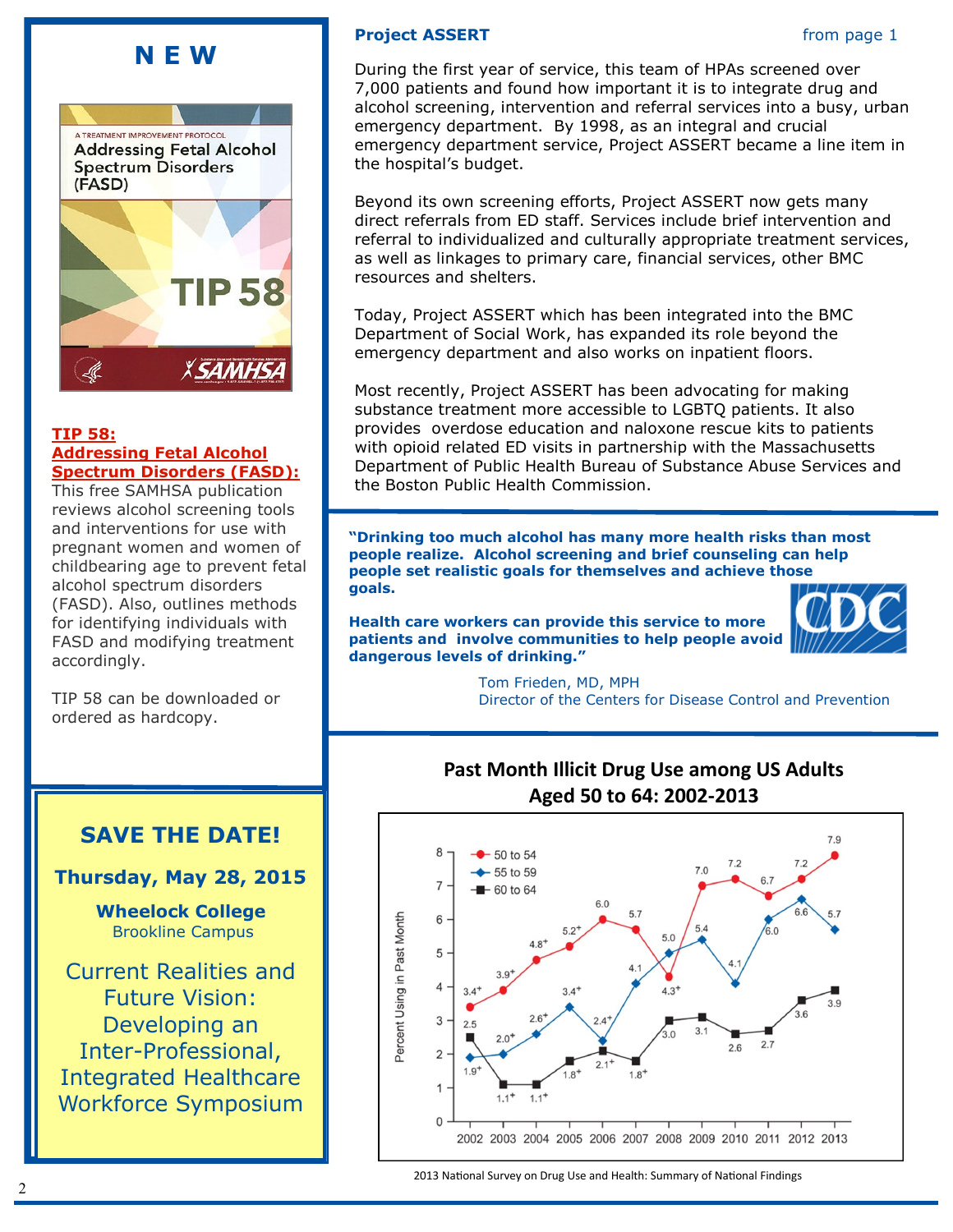# **Resources & Meetings**

**Chief Resident Immersion Training (CRIT) Program in Addiction Medicine**

### **May 3-6, 2015 Application deadline February 6, 2015**

Four-day immersion training for incoming chief residents and their faculty mentors on state-of-the-art methods to diagnose, manage, and teach about addiction medicine. This training equips chief residents with essential skills to teach addiction medicine and will help faculty mentors assist their chiefs with incorporating addiction issues into teaching.

> [More on program](http://www.bumc.bu.edu/care/education-and-training-programs/crit/)  [& application process](http://www.bumc.bu.edu/care/education-and-training-programs/crit/)

\* \* \* \*

**SBIRT: The Nitty Gritty - Implementing SBIRT in Multiple Nursing Settings**

### **December 17, 2014 1:00 – 2:00 pm EST**

The National SBIRT ATTC has partnered the University of Pittsburgh School of Nursing on SBIRT training programs for university nursing students and professional EDRNs and Dental Anesthetists working in underserved regions.

Project goals, barriers, successes and results will be presented. The importance of patient level data and serving patients with co-occurring physical health conditions will also be discussed.

[Learn more & register](http://ireta.org/node/1003?utm_source=iContact&utm_medium=email&utm_campaign=IRETA&utm_content=)

# **Register NOW !**



# **SBIRT: Talking to patients about their alcohol and other drug use**

# **Friday, December 5, 2014**

### **Southbridge Hotel and Conference Center**  Southbridge, MA

Participants will gain a greater understanding of Screening, Brief Intervention, and Referral to Treatment (SBIRT) for unhealthy substance use, the importance of SBIRT in the current healthcare environment, and the skills needed to integrate SBIRT into healthcare. Topics will focus on current trends and perspectives on SBIRT and on skill development and action planning for SBIRT implementation.

**Course Director:** Daniel P. Alford, MD, MPH, FACP, FASAM Medical Director, MASBIRT Training & Technical Assistance; Associate Professor of Medicine; Assistant Dean, Continuing Medical Education Boston University School of Medicine, Boston Medical Center

### **[Click here to learn more and to register](http://www.bumc.bu.edu/cme/educational-opportunities/live-meetings/sbirt-live-conference/registration/)**

#### **Accreditation**

 Boston University School of Medicine is accredited by the Accreditation Council for Continuing Medical Education to provide continuing medical education for physicians.

This activity has been approved for *AMA PRA Category 1 Credit™*

 Continuing Nursing Education Provider Unit, Boston University School of Medicine is accredited as a provider of continuing nursing education by the American Nurses Credentialing Center's Commission on Accreditation.

#### **Sponsored by:**

MASBIRT Training & Technical Assistance\*

#### **Provided by:**

Boston University School of Medicine, The Barry M. Manuel Office of Continuing Medical Education

\*MASBIRT TTA is funded by the Department of Public Health Bureau of Substance Abuse Services.



**MASSACHUSETTS SUBSTANCE ABUSE INFORMATION** AND EDUCATION HELPLINE

800-327-5050 · HELPLINE-ONLINE.COM

#### **To learn more contact:**

Carol Girard Coordinator, SBIRT Programs Bureau of Substance Abuse Services MA Department of Public Health

[Carol.D.Girard@state.ma.us](mailto:Carol.D.Girard@state.ma.us) 

# Prevent • Treat • Recover • **For Life**